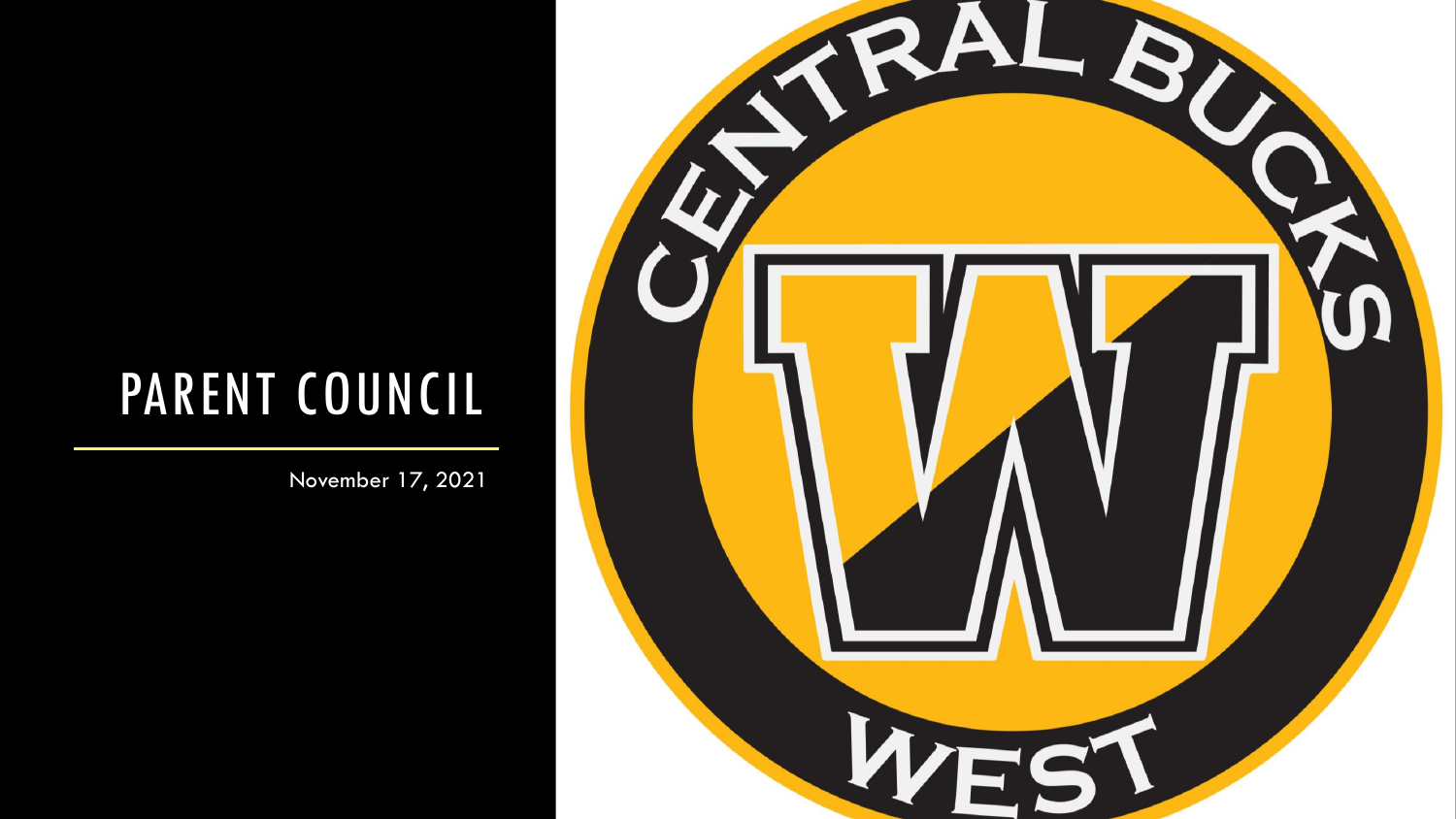# AGENDA

- 1. WELCOME
- 2. GRADE LEVEL UPDATES
- 3. KEYSTONE EXAMS CLARIFICATION
- 4. ATHLETICS UPDATE
- 5. LUNCH AND LEARN UPDATE
- 6. SCHOOL SOCIAL WORKER- LEIGH BIANCHI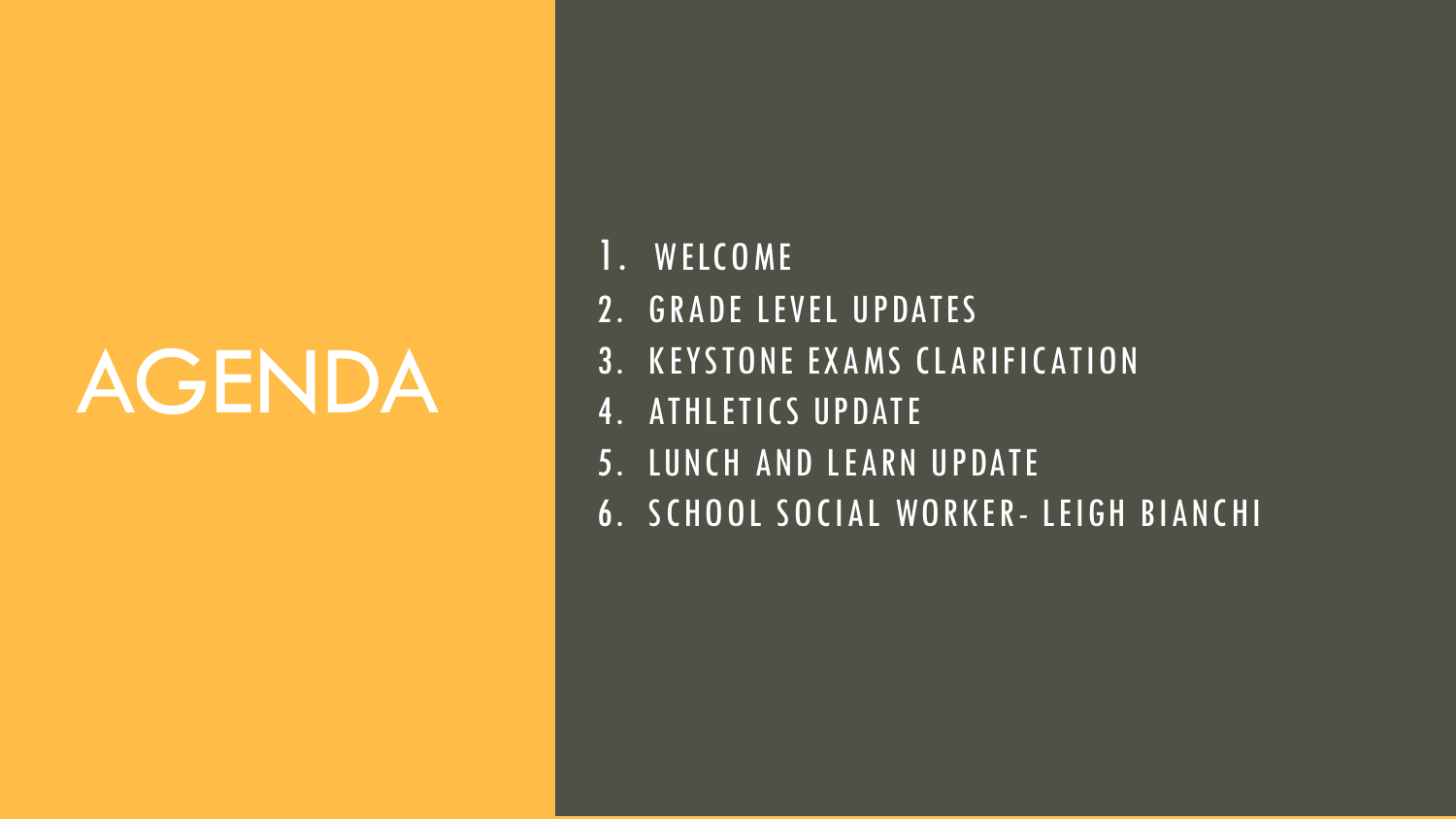## Senior House Update

Principal: Mr. Todd Cantrell

Administrative Assistant: Mrs. Jeannie Bertman Class Advisor: Mrs. Barbara Matas

Counselors: Ms. Shannon Ryan (A-K) Mrs. Valerie D'Alonzo (L-Z)

- Nearly 60% of our seniors have applied to college so far.
- **Example 1 Students who need to send MP1 grades to colleges should stop by the** guidance office and fill out a form to send those grades.
- Many schools require Self-Reported Academic Records (SRARs), so senior counselors are hosting a workshop on Thursday during lunch and learn to help seniors complete their SRARs.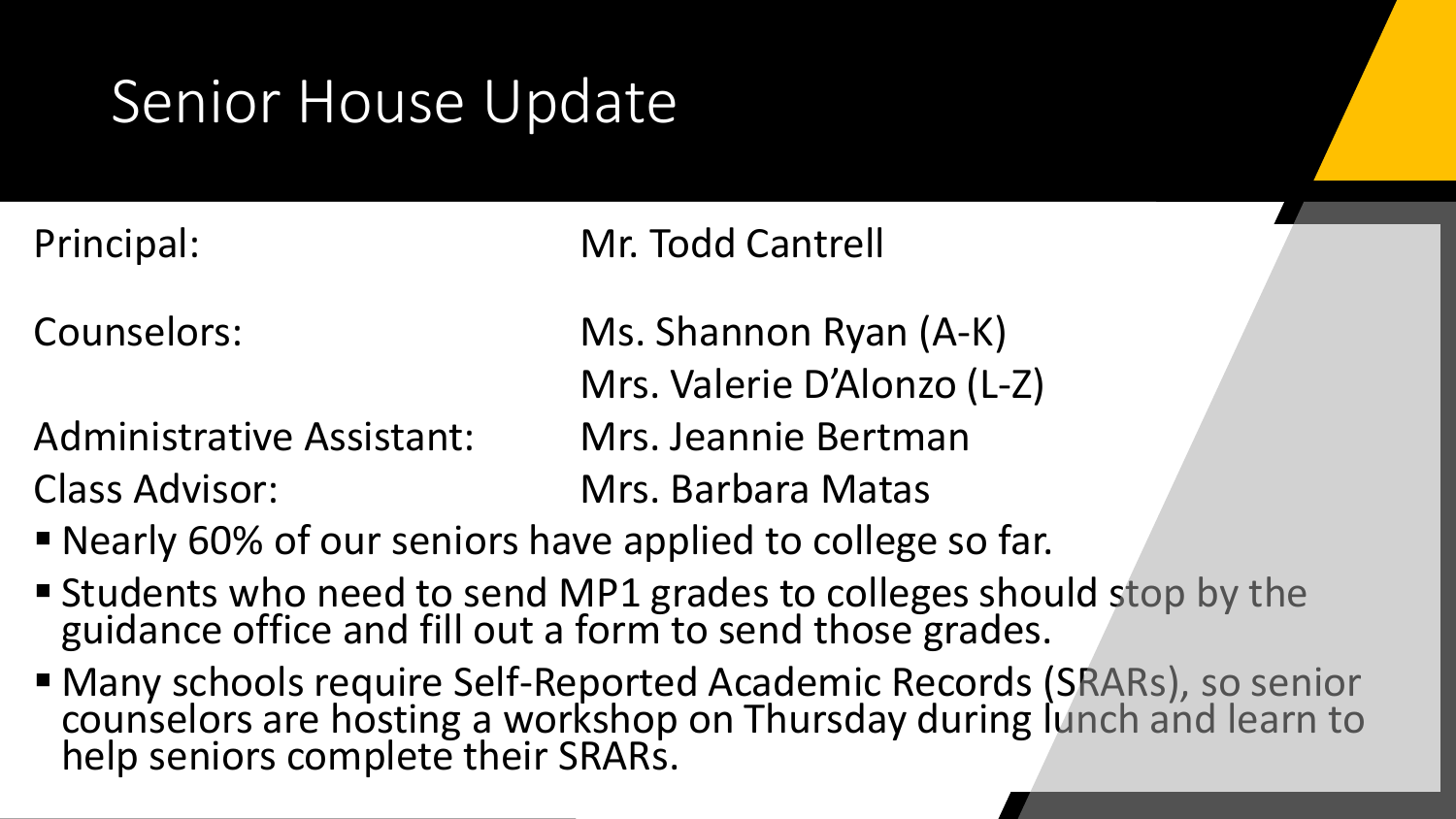# Junior House Update

| House Principal:          | Mrs. Helen Sclama Zaleski                       |
|---------------------------|-------------------------------------------------|
| Counselors:               | Mrs. Lori Bagnick (A-K)<br>Mrs. Lisa Corr (L-Z) |
| Administrative Assistant: | Mrs. Marci Banks                                |
| Class Advisors:           | Miss Carina Barreiro<br>Miss Victoria Bremer    |
|                           |                                                 |

- **Junior Prom**
	- April 9, 2022
	- CB West
- **Open Office Hours for Juniors**
	- (Most) Mondays and Wednesdays during Lunch & Learn
		- $10:30 11:30$ am
		- Guidance Conference Room

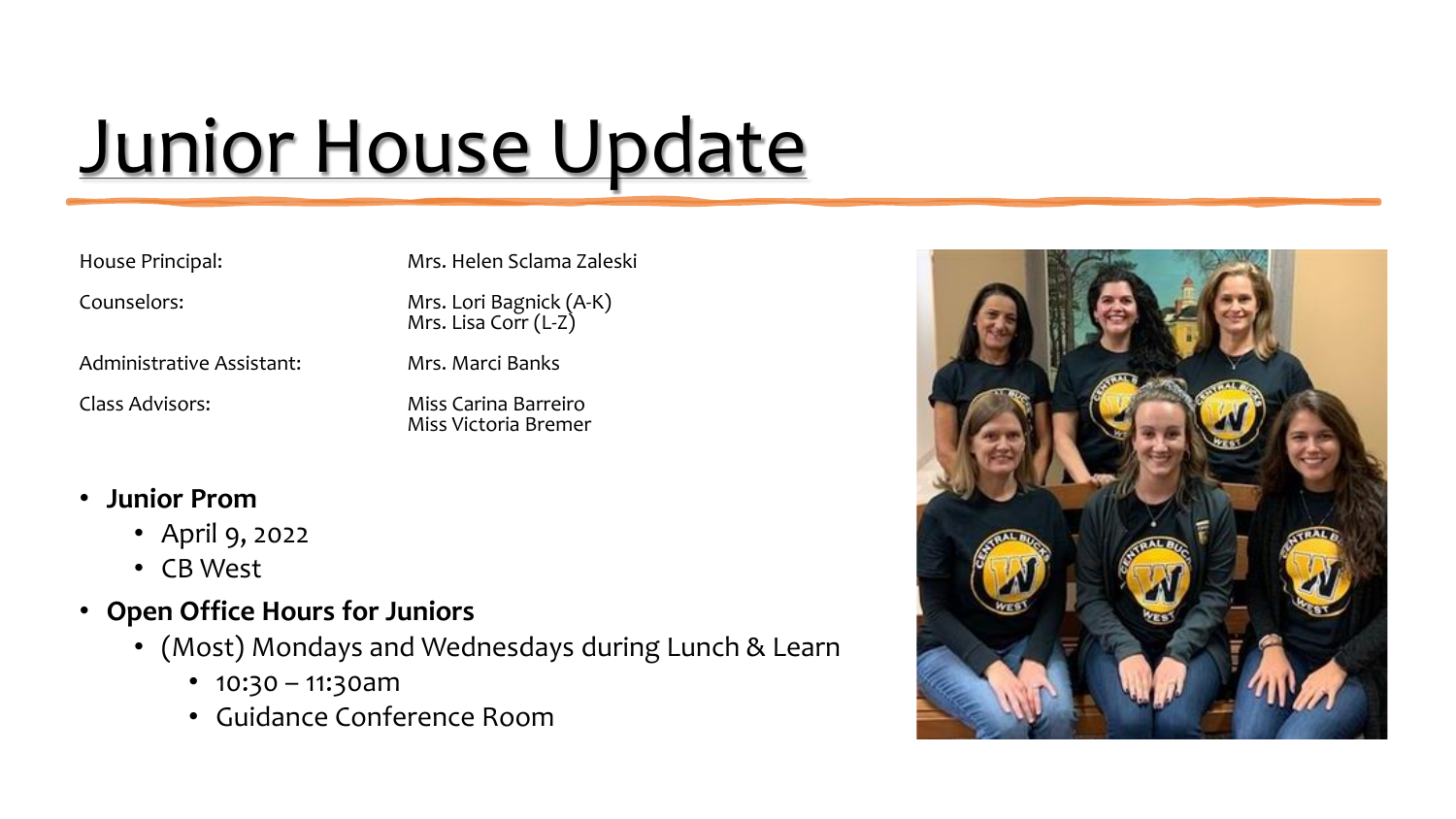# Sophomore House Update

House Principal: Mr. Justin Rubenstein

Counselors: Ms. Donna Dallam (A-K) Mr. Michael Curtis (L-Z)

- PSAT scores coming out by mid-December; more info to come.
- Peer tutoring available; contact counselor.
- Use of L&L for extra help.
- $\cdot$  10<sup>th</sup> grade survey is open in Naviance.
- Class T-Shirts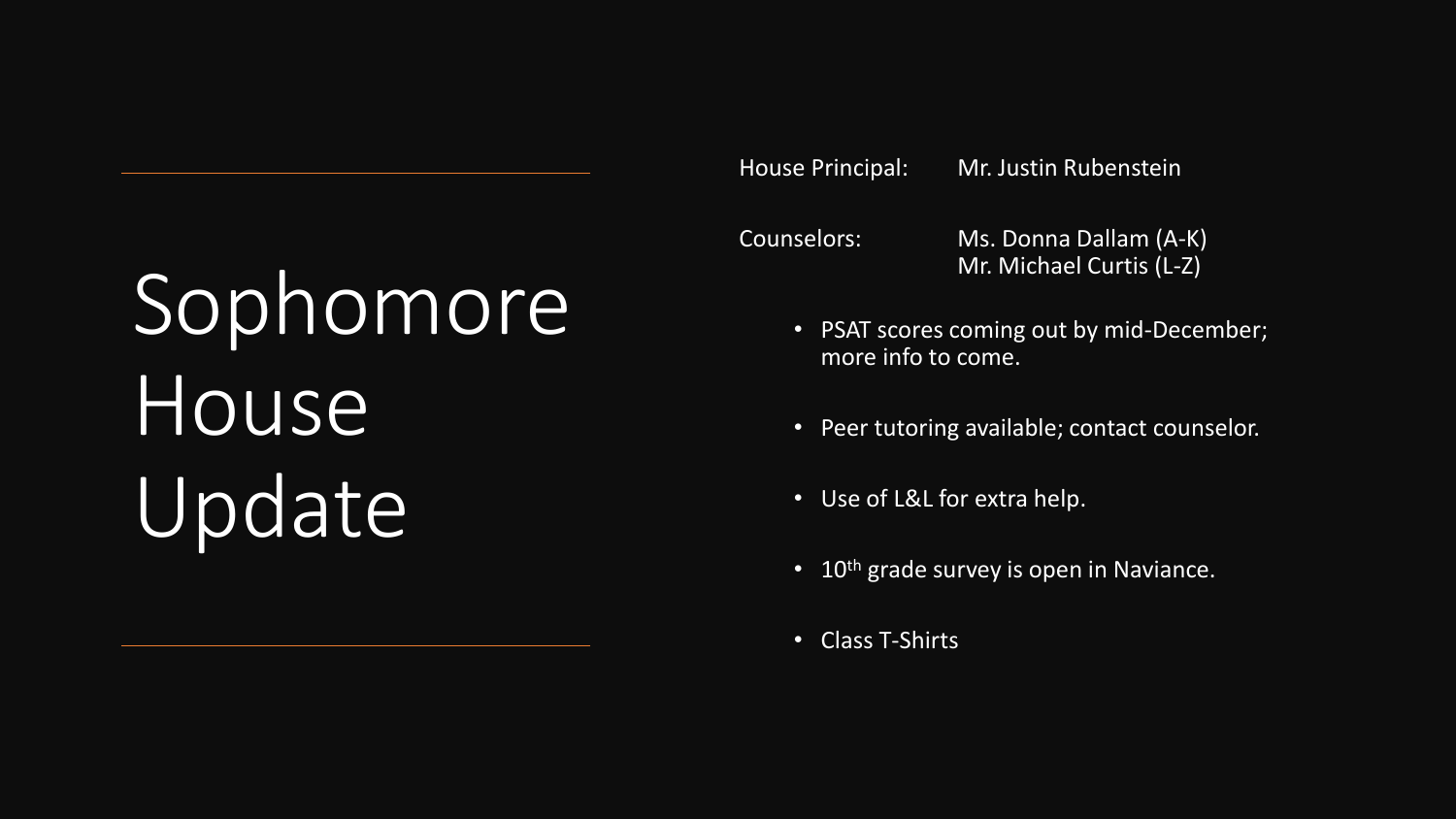## Keystone Dates This Winter



#### **Biology:** January 6



#### **Literature:** January 10



**Algebra:** January 11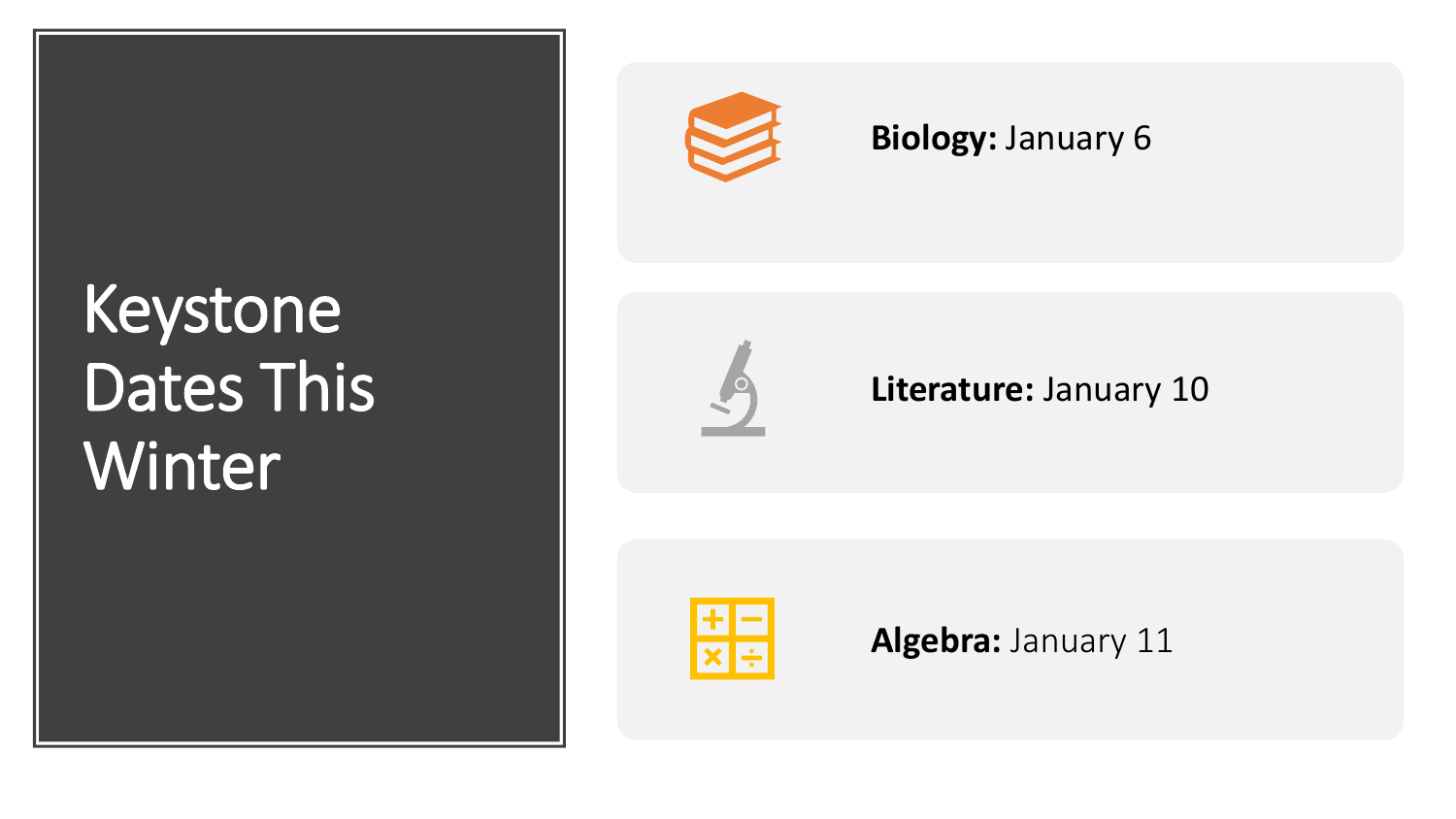#### A Few Points of Keystone Clarification

#### **Students Taking Exams:**

-Currently enrolled in Algebra 1B, Biology, and/or English 10 for the Fall 2021 Semester. -Opted out of taking any of the exams during the 2020-2021 school year. -Did not meet proficiency in one or more of

the exams during the 2020-2021 school year.

**Opt-Out Process** -Back to religious exemption only. -Need to contact Justin Rubenstein, HP and SAC. -F2F meeting to review test(s), and sign confidentiality agreement.

-Opt-out if conflicts with religious beliefs.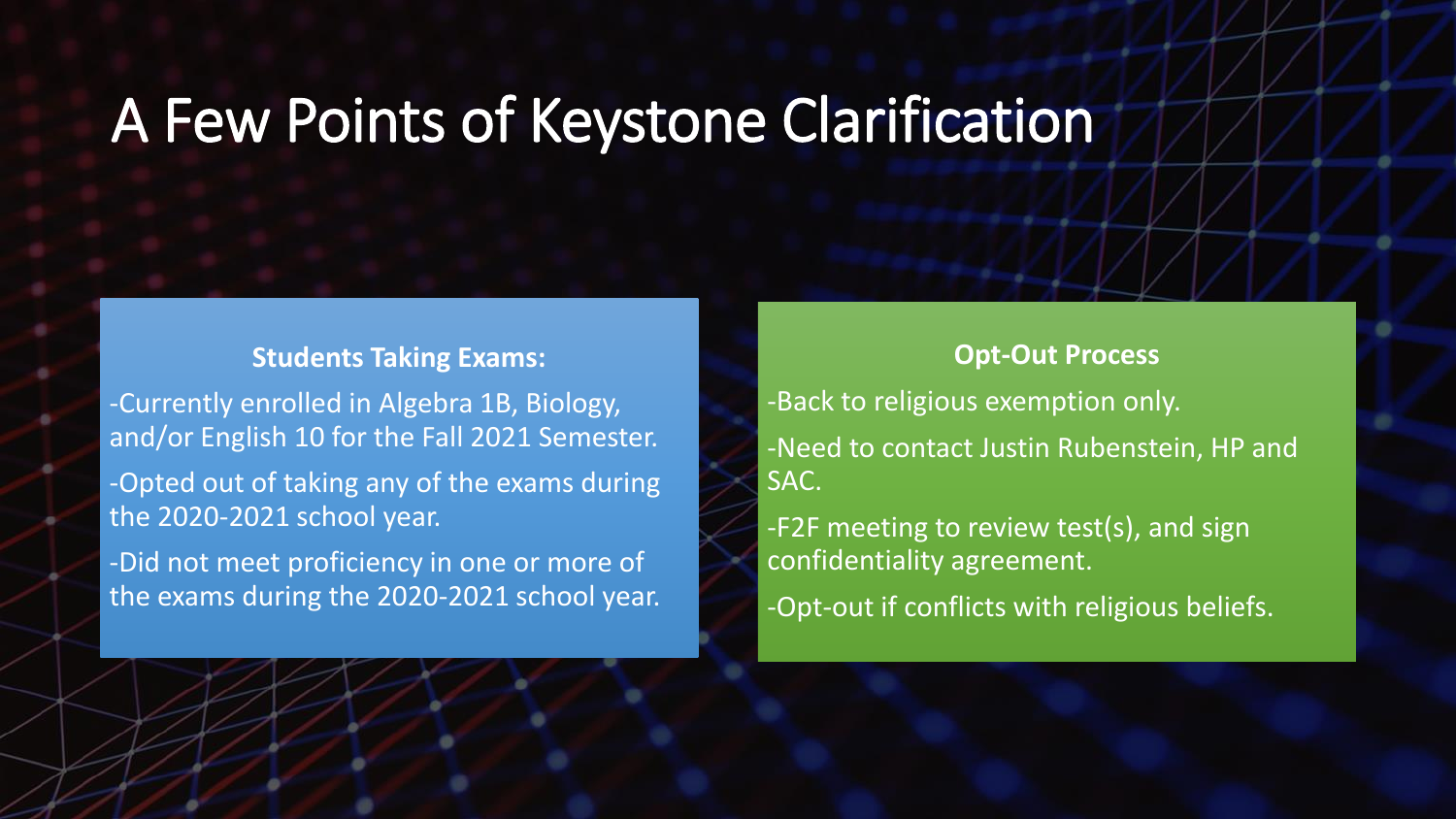## ATHLETICS UPDATE

Director of Athletics: Henry Hunt Athletics Assistant: Terry Remick ATC's:

- •Kelsey Aiello (Caldwell)
- •Jessica Mack (McCarter)

Fall Season Highlights National Letter of Intent Signing Winter Sports Opportunities/Tryouts

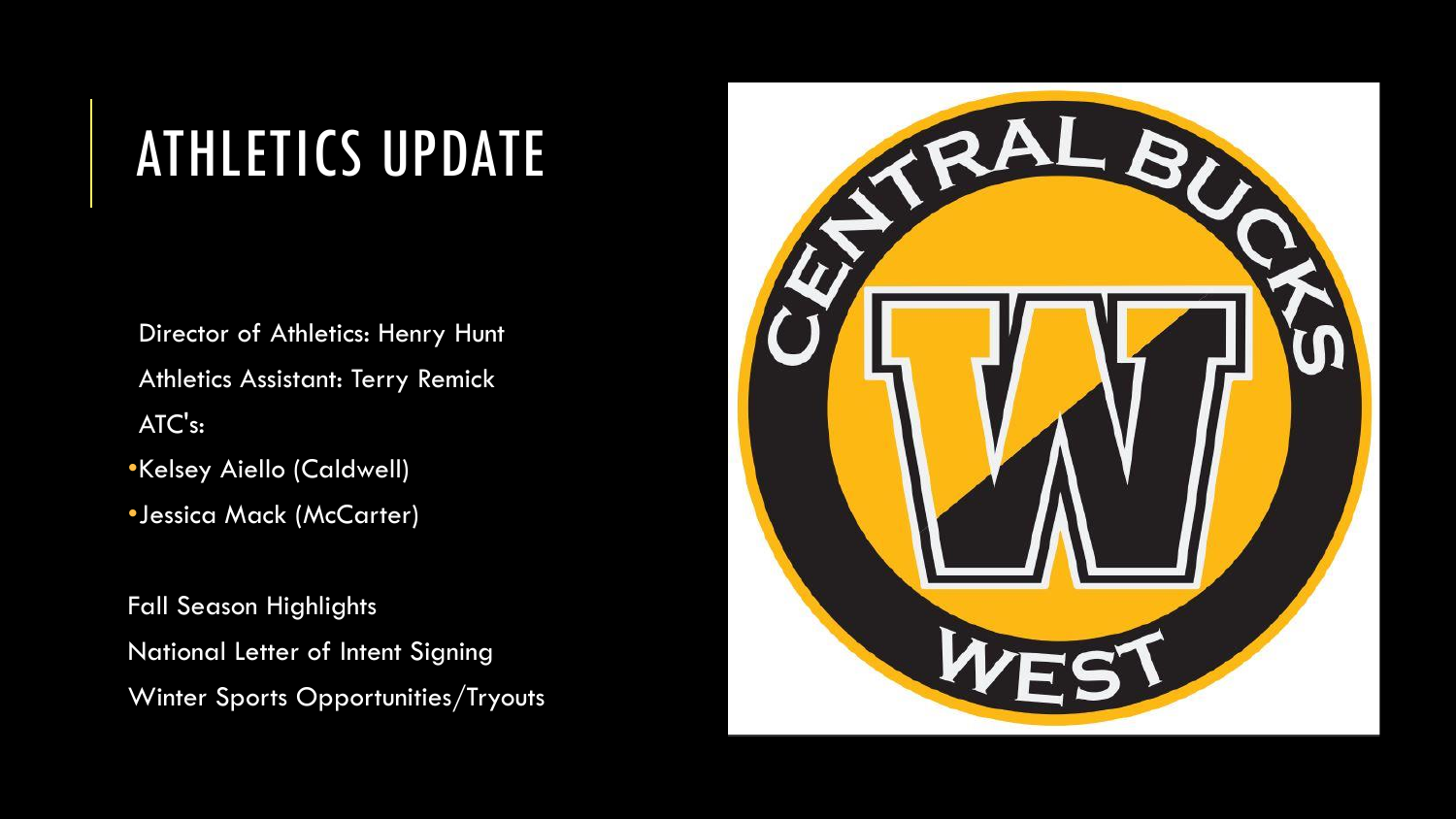#### Lunch and Learn



•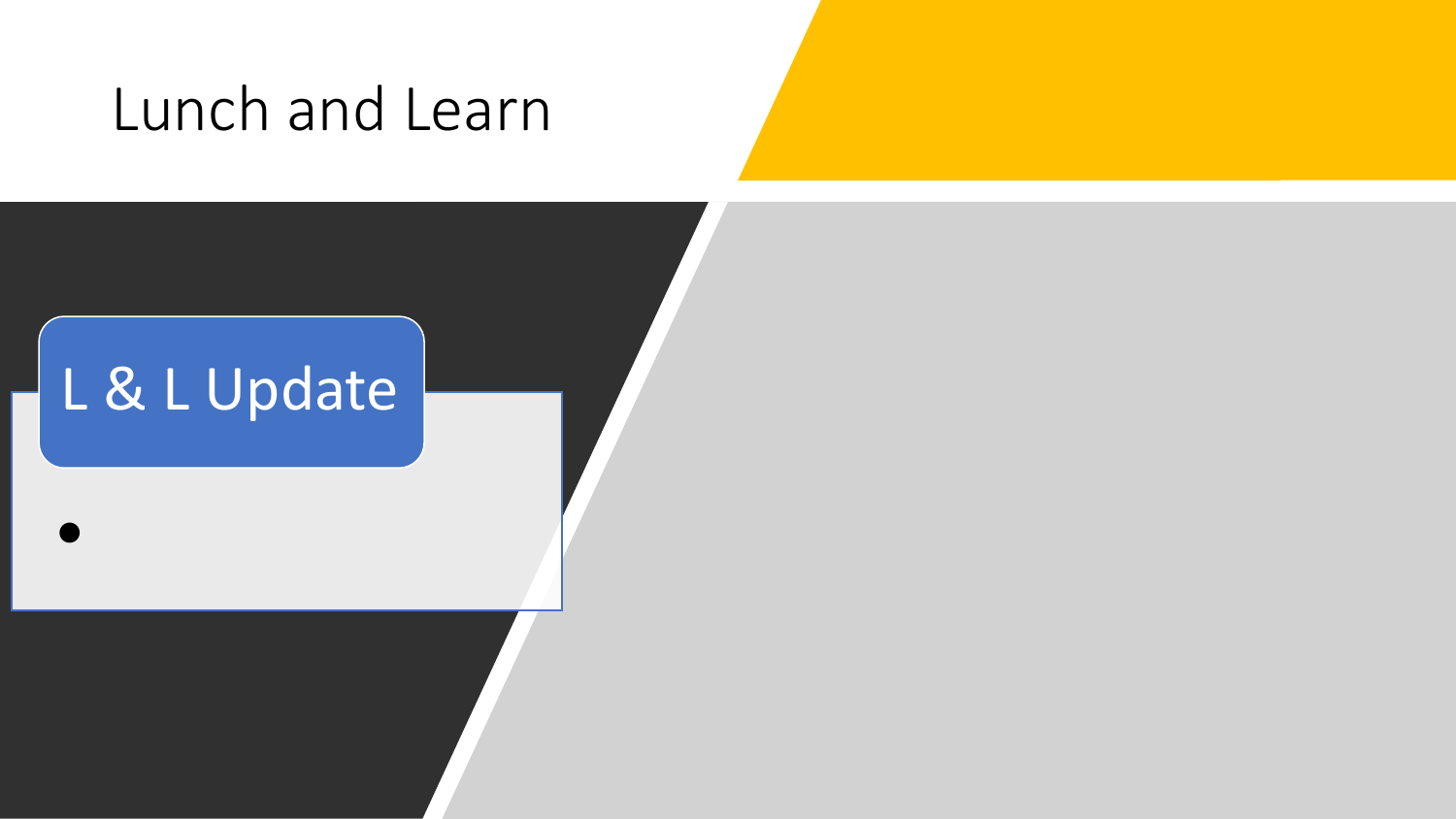# Virginia Barrett

- K-12 Plan
- Chapter 339/ Smart Futures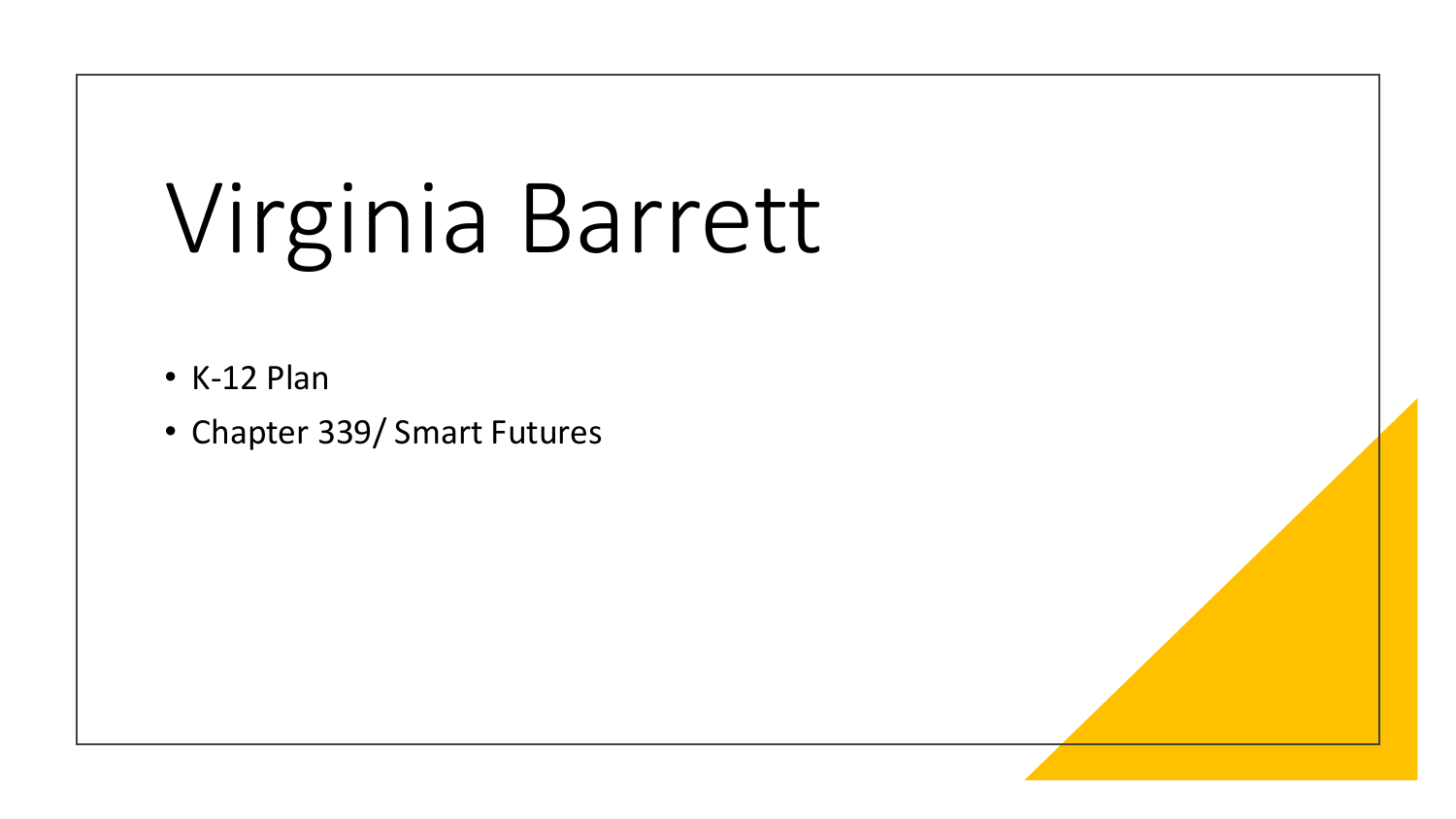

The Human Services Hub- 215-348-6201

NAMI- Warmline- 215-343-3055 press 2 (3pm-10pm daily)

Crisis Text: Text NAMI to 741741 (24/7)

NAMI [November support group schedule](https://2drbqn37bylzjbtx93fd7n7l-wpengine.netdna-ssl.com/wp-content/uploads/sites/17/2021/10/NAMI_Online_Support_Flyer_November_2021.pdf)

Bucks County Mental Health 24- Hour Crisis Intervention Services-1-800-499-7455

National Suicide Hotline- 1-800-273-TALK (8255)

Lenape Valley Mobile Crisis- 1-877-435-7709

[CBSD resource page](https://www.cbsd.org/Page/1014)

Leigh Bianchi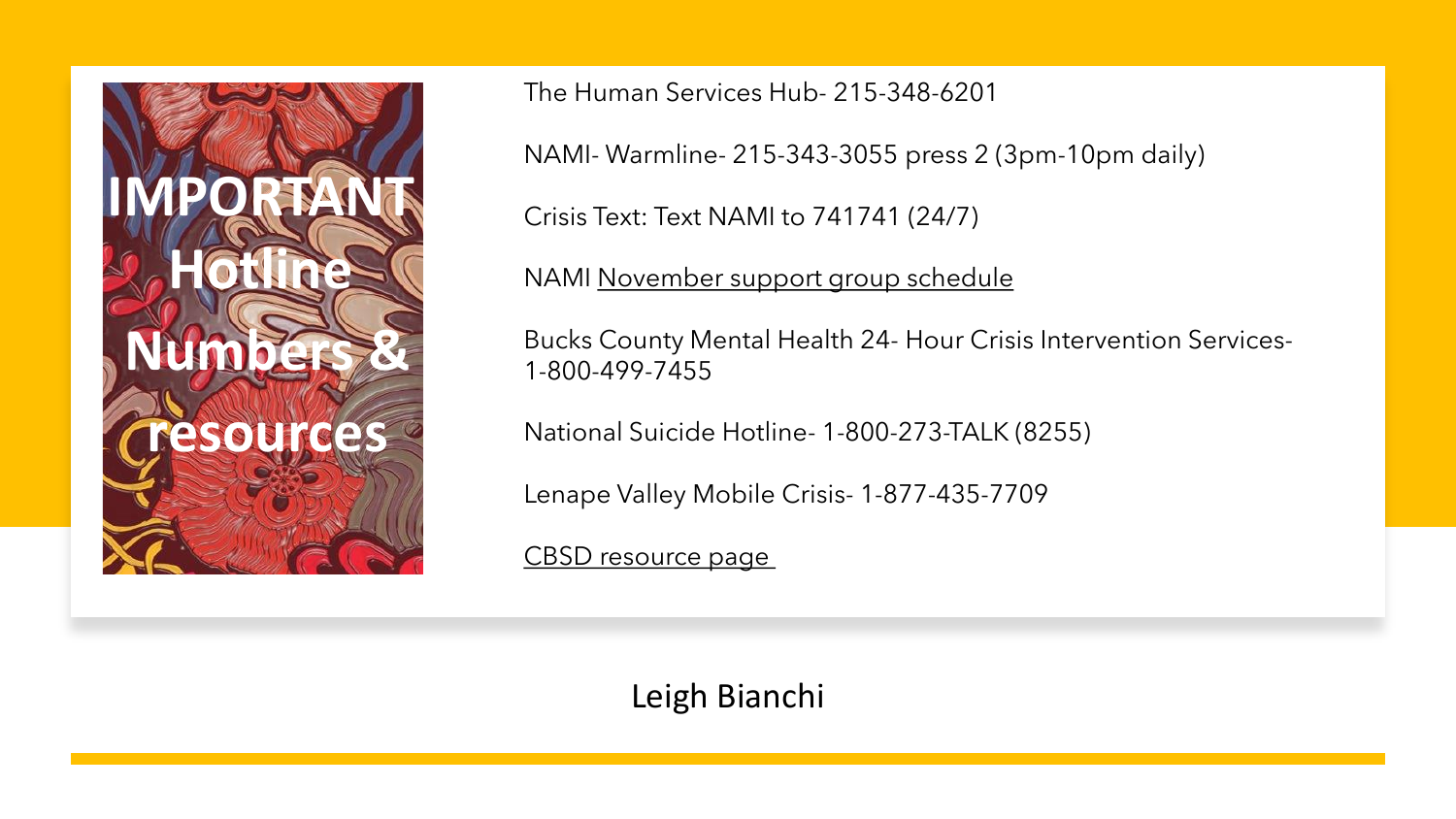## Upcoming Events

- White Christmas November 18th, 19th , 20th
- NHS Thanksgiving Food Drive
- Winter Band Concert- December 9th
- Winter Choir Concert- December 16th
- Curriculum Fair- January 6th